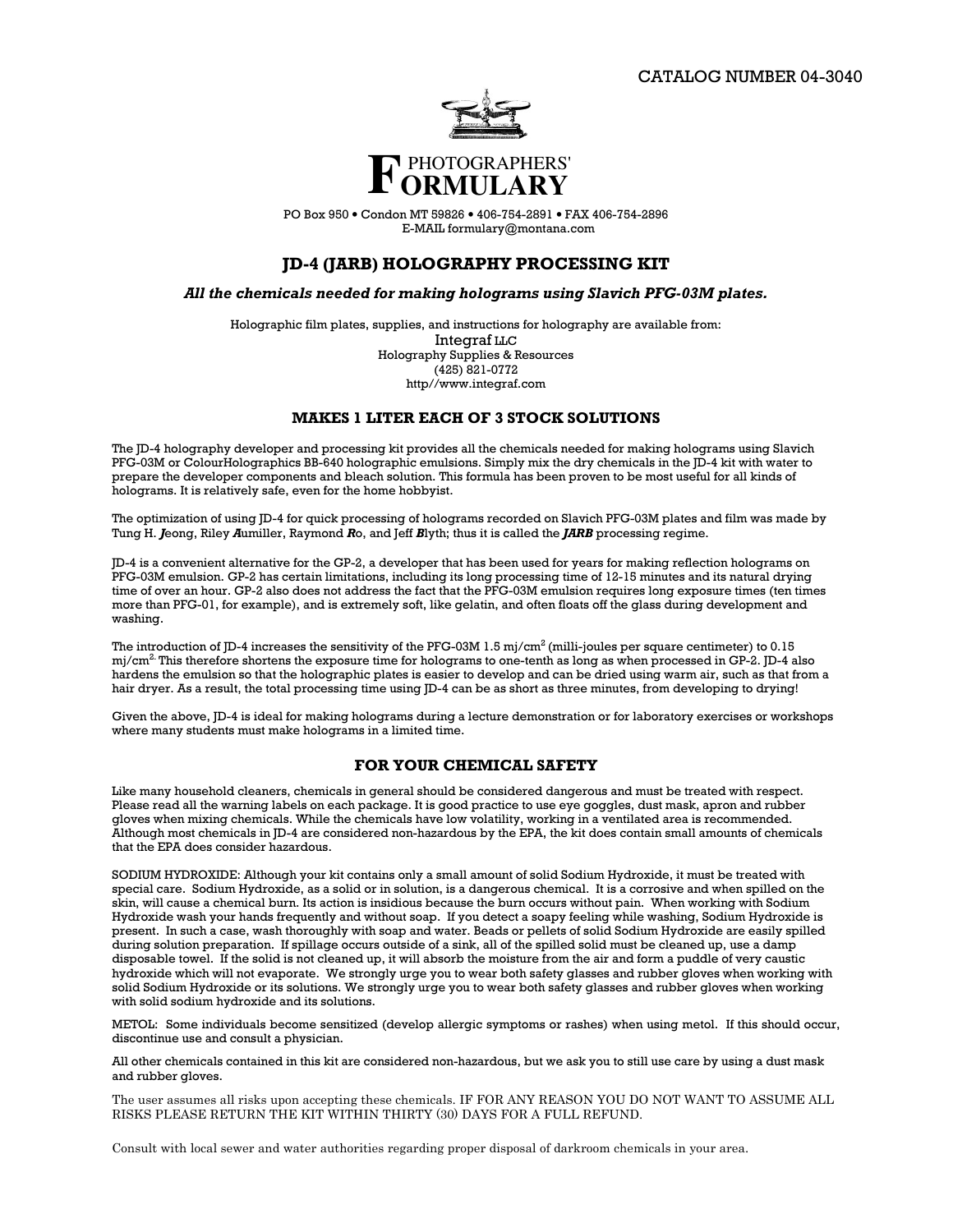# **MIXING THE STOCK SOLUTIONS**

The chemicals in this JD-4 kit are already pre-measured to make approximately 1000ml of each of three solutions. You will need to add de-ionized or distilled water, which can be purchased at your local grocery store. It is best to use distilled water that contains no other chemicals although distilled drinking water, which sometimes contains small but negligible amounts of other chemicals, can also be used. Water from your tap generally contains fluoride and other impurities that may reduce the quality of your hologram. For efficiency and safety, teachers or an adult should pre-mix the solutions for students.

#### PART A SOLUTION (1000ml)

| <b>CHEMICAL</b>                             | AMOUNT   |
|---------------------------------------------|----------|
| Metol or Elon (p-Methylaminophenol sulfate) | 4 grams  |
| Ascorbic Acid (powder)                      | 25 grams |
| <b>ADD</b> Distilled water                  | 1000 ml  |

PART B SOLUTION (1000ml)

| <b>CHEMICAL</b>             | AMOUNT   |
|-----------------------------|----------|
| Sodium Carbonate, Anhydrous | 70 grams |
| Sodium Hydroxide            | 15 grams |
| <b>ADD</b> Distilled water  | 1000 ml  |

BLEACH SOLUTION (1000ml)

| <b>CHEMICAL</b>               | <b>AMOUNT</b> |
|-------------------------------|---------------|
| Copper Sulfate, Pentahydrate  | 35 grams      |
| Potassium Bromide             | 100 qrams     |
| Sodium Bisulfate, Monohydrate | 5 grams       |
| <b>ADD</b> Distilled water    | 1000 ml       |

Use three 1 liter (or larger) size clean glass or plastic bottles with leak-proof caps. Label them Part A, Part B, and Bleach respectively. To help dissolve the chemicals, you can heat the water until it is luke warm. But don't use the solution until it returns to room temperature. Optionally, you can also prepare each solution in a clean beaker and then pour the solution into the bottle.

PART A. Fill the bottle marked Part A with roughly 1000 ml of distilled water. Dissolve the metol first. Then add the ascorbic acid. Tightly cap the bottle. Part A will oxidize if it is exposed to oxygen. In time (over a few weeks to a few months), the solution may turn yellow due to the oxidation of the ascorbic acid - the solution is still usable. Once the solution turns dark brown, the potency is lost and it must be discarded.

### **Helpful Tip**

To extend the shelf-life of Part A, protect it from oxidation. To do so, subdivide the solution into smaller bottles so that the unused portions are in full-capped bottles, with little or no air space. For example, try using two 500ml bottles for Part A instead of one 1000ml bottle. Refrigeration also slows down oxidation. Do not refrigerate Part A with food to prevent possible mistaken identity as food. When stored appropriately, the solution can last for months.

PART B. Follow a similar procedure as above for Part A, dissolving each chemical one-by-one, in any order. This solution will keep for many months at room temperature.

BLEACH. Follow a similar procedure as above for the Bleach, dissolving each chemical one-by-one, in any order. This solution will keep for many months at room temperature.

Store chemicals in a safe place away from food and children.

# **HOLOGRAM EXPOSURE**

For detailed instructions on making holograms, study the article "Simple Holography" found on Integraf's website (www.integraf.com). Before making your exposures, you should mix and prepare your chemicals as follows.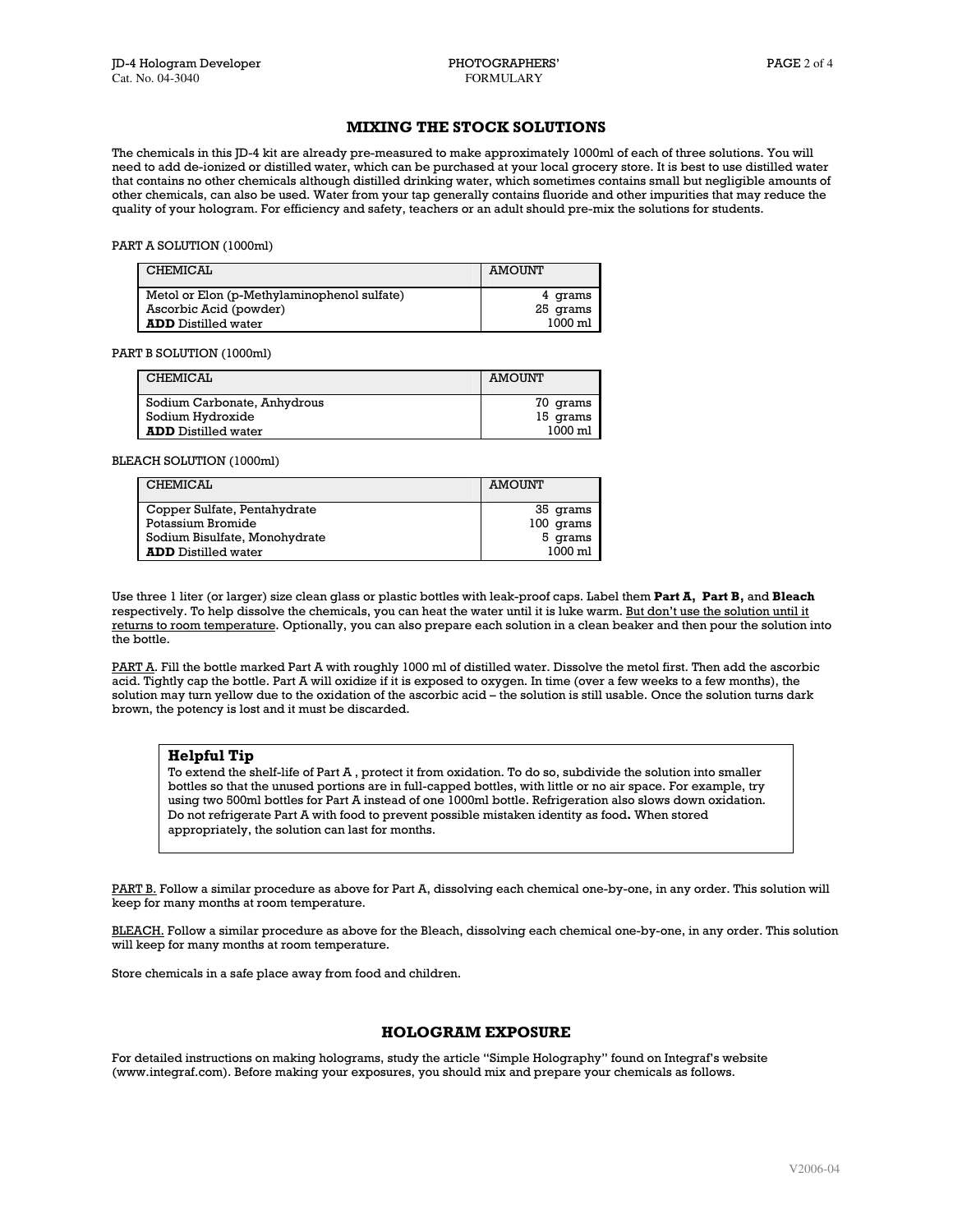### **PREPARATION**

Have the following items on hand:

- Your pre-mixed JD-4 Part A, Part B and Bleach Solution.
- l additional gallon (4 liters) of distilled or de-ionized water for best results. Tap water will also work here but not as  $\bullet$ well. Avoid hard water. This will be used to rinse the holograms between each processing step.
- 2 small glass or plastic trays, just large enough so that the hologram you are making can be submerged in a horizontal position.
- 2 large glass or plastic trays to hold 1 liter of distilled water for rinsing. Tap water may also work but not as well.
- l (optional, but recommended) large tray to hold 1 liter of distilled water mixed with about 1 ml of photographic wetting agent such as PhotoFlo or Formaflo. You can also use a small tray with less wetting agent, but you should replace the solution after a few holograms.
- l rubber glove

Now label one small tray as Developer A&B. Then, mix equal portions of Part A and Part B, enough so that the hologram to be developed can be totally submerged. Once mixed, the combined A&B solution can be used to develop several holograms, and can last several hours.

Next to the developer tray place a large tray with one liter of distilled water. This will be used as a rinse.

Next, label another small tray as Bleach. Put enough bleach into it so that the hologram can be totally submerged.

Next to the bleach place another large tray with one liter of distilled water. This will be used as a rinse.

Optionally, place a large tray with the wetting solution in 1 liter of distilled water. Using a wetting solution is optional but recommended. It allows the hologram to dry evenly, thus helping you prevent smudges or streaks.

Check the order of the trays: developer A&B, rinse, bleach, rinse, wetting solution.



# **PROCESSING PROCEDURES**

After the holographic plate is exposed, hold it by the edges with your glove hand (or tongs). Keep the emulsion (sticky) side facing upwards to protect the emulsion from accidentally scraping the bottom of your developer tray. Complete the following steps in a dark room. You can use a green safelight. Alternatively you can use a standard night light without allowing any direct light to the holographic plate. (After the bleaching process, it is safe to turn on the lights, if preferred.)

#### 1. Develop:

Quickly submerge the plate into the developer so that all parts get wet evenly. Slush it around for about 20 seconds until the holographic plate turns uniformly black.

#### $2$  Rinse:

Rinse the developed hologram with slight agitation for at least 20-30seconds. For best results and longer lasting holograms, rinse up to 3 minutes to make help ensure that all of Part A has been rinsed off.

#### 3. Bleach:

Place the rinsed hologram into the bleaching solution; agitate it until the plate is completely clear (this may take up to 1 minute); bleach for another 10-20 seconds.

#### 4. Rinse again:

Rinse the bleached hologram with agitation for at least 20-30 seconds (up to 3 minutes).

### 5. Finish in wetting solution:

Optionally, place the finished hologram in this solution for about 20 to 60 seconds. Then, remove the hologram to dry. For best results, avoid streaks or runs as you remove the hologram from the solution. You can actually do this step under light so you observe if the wetting solution is evenly coated. (After the bleaching process, the hologram is safe to process under regular indoor lighting).

A good way to dry the hologram is to stand it against a vertical surface with the bottom edge resting on a hand-towel or tissue paper. Best results are obtained when it dries naturally in clean, dust-free air. However, if time is limited, the hologram can be quick-dried by holding it vertically and blowing warm air across it with a hair dryer.

For a reflection hologram, the image can be viewed after thorough drying, which may take minutes to hours, depending on ambient conditions and technique. Transmission holograms, on the other hand, can be viewed with a laser even when wet.

#### Keep from children. Always label packages clearly as poisonous materials not to be consumed.